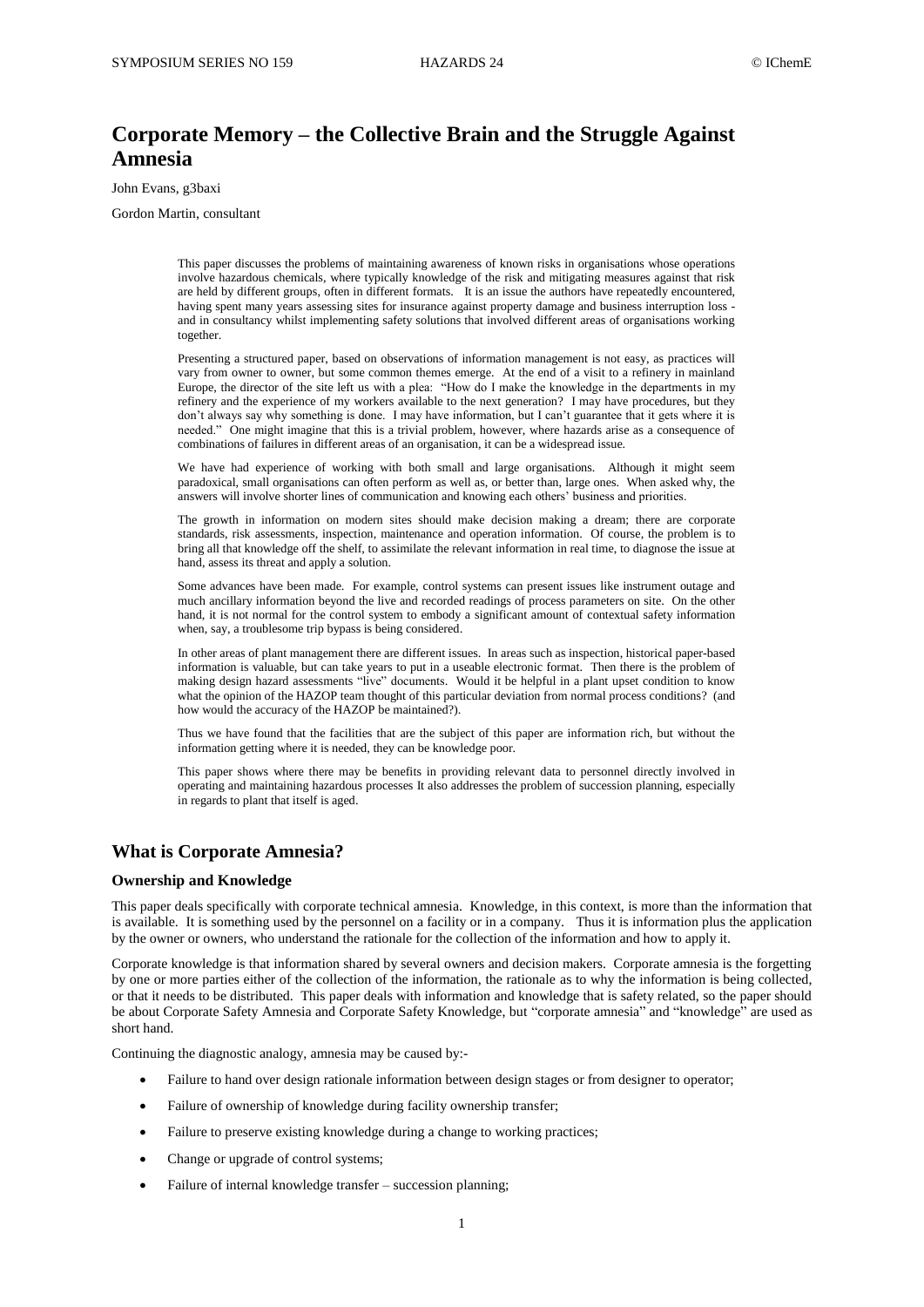- Failure to implement learnings from internal and external incidents;
- Failure of external knowledge transfer risk ownership by contractors;
- Rotation of shifts, operations crews, without complete handover; and, most importantly
- A simple lack of communication between groups, from whatever cause.

These can all contribute to an organisation knowing less in the future than it does now and the key contributors to the transition from a state of more knowledge to one of less knowledge are the failure of new personnel to be given or to adopt available information. Within a successful transfer process, knowledge ownership and responsibility are key.

Economic causes of a failure to acquire knowledge can arise in different ways. It is perhaps not too unusual for organisations whose relationships have been troubled not to share any more information than is considered absolutely necessary, causing gaps to arise. It can also arise in rather less obvious circumstances. The authors have been on survey to several sites where  $3<sup>rd</sup>$  party ex-patriot contractors were employed, whose families depended on their remittances. The fear of being fired led to a substantial proportion of the staff being unwilling to ask the degree of the sour gas hazard on the plant, which in turn contributed to the severity of the releases that occurred.

### **Ageing Workforces, Ageing Installations**

People and plants are not getting any younger. This is particularly true in high hazard industries. The UK has been a developed country for several generations with little growth in fuel consumption, so most refineries in the UK are more than 30 years old (ref. [1\)](#page-6-0). Even in the offshore oil industry, where fields have a limited lifetime, most of the current development is in tie backs to existing infrastructure, which is over a decade old. Recruitment to the engineering profession has also suffered from changing attitudes to working in industry and though its value has been appreciated recently, there is still a major demographic problem and this will remain as Science, Technology, Engineering and Maths (STEM) graduates are also in demand from other high tech industries (ref[. 2\)](#page-6-1).

### **Companies' Relationship with 3rd Parties, Suppliers and Future Owners**

Increasingly, companies also sit in a network of relationships where much of the knowledge is proprietary to the suppliers or contractors. Loss of knowledge can be as simple as a change in the technology used by a supplier to inspect an item of equipment or as major as a dependency on external companies for whole areas of operations. Key areas are:-

- Vulnerability to obsolescence of equipment or processes;
- Adherence to OEM recommendations for equipment maintenance, inspection and operation;
- Knowledge of critical vulnerabilities caused by instrument unavailability (e.g. SIL levels, trip set points and so on);
- History of second hand equipment (when selling on disused refinery equipment for example);
- Due diligence in merger and acquisition (M+A) processes.

An example of the above can be found in the countries of the former Soviet Union. Here plants are undergoing transformation as they adopt to a greater or lesser degree Western working practices, operation software, design codes and so on. This can lead to the highly qualified workforce finding it difficult to:-

- Retain design margins;
- Maintain their positions in the company; and
- Ensure that the new is an improvement on the old.

Maintenance and Inspection functions are very often outsourced. This is not necessarily a problem provided that there are good procedures and standards in place. But this practice becomes a problem we believe when there is inadequate supervision and monitoring by the operating company. We have even seen "100% outsourcing" where the operating company has handed over the complete Inspection and Maintenance functions to a contractor, including management and production of Key Performance Indicators (KPIs). It is essential that operating companies have their own qualified staff in these two key disciplines to oversee the activities, to set the standards to which contractors should perform, to develop those standards from industry learnings, to set KPIs, to review inspection data and to ensure that there is corporate knowledge and information to be passed on. In larger organisations we would also advocate a Contracts Manager position to oversee all outsourced activities.

### **Maintaining and Retaining an Agreed Engineering Standpoint**

There is an old story that a frog placed into hot water will leap out immediately, whereas one can place a frog in cold water and by gently heating the water, one may boil the frog without the frog becoming aware that it is moving from a safe state to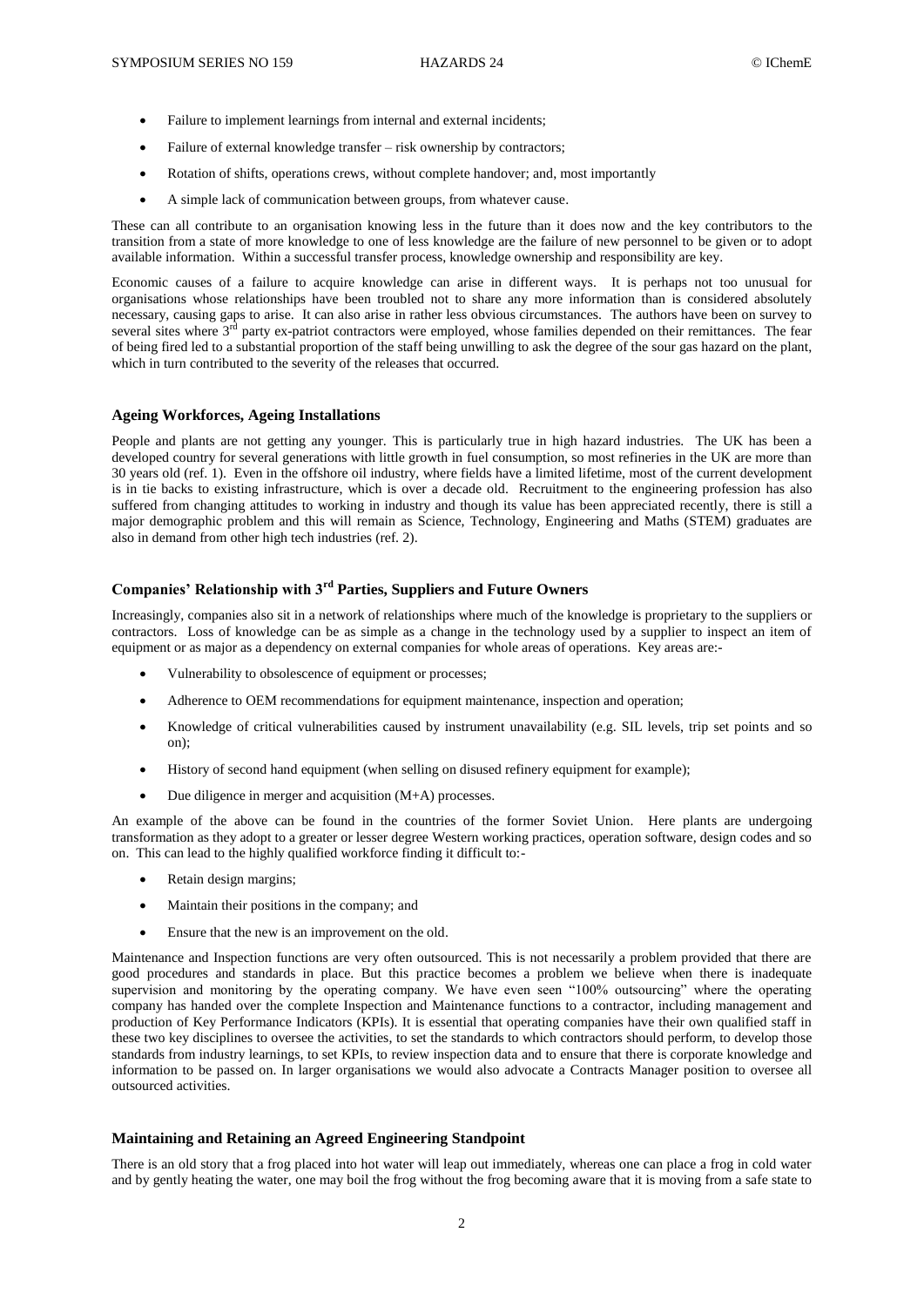a dangerous one. In an age where we hopefully treat animals in a humane fashion, this cruel conjecture is only of relevance when considering how the operational and commercial aspects of a company influence each other. The point is that by a process of gently shifting baselines, an organisation can unknowingly move from a safe and comfortable position to a dangerous one without anyone becoming aware.

There are many issues on sites whose traits are analogous to the gently simmered amphibian, such as extending turnaround times on refineries and investment in corrosion management. In the case of corrosion management, the timescale of the developing hazard can bridge the typical lifetime of personnel in the organisation, potentially making the effects of decisions "somebody else's problem". In other cases issues like bypass of trip systems and deferred maintenance have the characteristics of being apparently acceptable, being nearly invisible, encouraging a derogation of the norm and most of all being inexpensive at the time of decision. Individually or collectively, they are dangerous both in their deceptive practicality and the difficulty of the appreciation of their effects. They also have the characteristic that in certain parts of the facility, inspection will show that they are apparently acceptable. Because they are systemic, however, they need to be demonstrated to be acceptable in every single application of the changed rule. Demonstrating this may incur greater costs than have been saved by implementing the change.

If one characterises the technical side as prudence and the commercial side as squeezing every last dollar of profit from a facility (and why not, this is an engineer's conference) then the analogy becomes clearer. At what stage should the operators "hop out" of the hot water, tell the money men that enough is enough, the plant needs to be shut down to check the integrity of the equipment? Remember, technical and commercial are not two different companies, but competing drives within the same company.

Thus, above all, a corporate body must have the ability to balance itself based on knowledge, agreed channels and procedures of communication and to be able to check and retain its own position against those standards. It also needs to be based on a whole facility life approach (and therefore have an implicitly long term view).

### **The Limits of Experience and System Solutions**

One of Trevor Kletz's best contributions to industrial safety in ICI was his awareness that some industrial accidents were too big to be allowed to happen. Incidents such as Piper Alpha (ref. 3), Bhopal, Toulouse (ref. [4\)](#page-6-2), Macondo (ref. [5\)](#page-6-3) and others have demonstrated that the industries in which we work have the potential for overwhelming, severe consequences and in some cases an enduring toxic legacy.

Systems-based assessment by Kletz and engineers in the nuclear and aerospace industry during the 1960's and 1970's promoted the use of fault and event trees to derive the routes through which major accidents could occur, and the layered defences that were needed to reduce their frequency to a tolerably low level. These fault and event trees are employed in the process industry today as "bow-tie" diagrams.

The bow-tie philosophy in process safety is a good example of how companies can understand how individual failures, that they will see, could contribute to the rare major incidents that hopefully they will not. The test of corporate memory for companies with complex operations is how they maintain their awareness of the rare events that an internal risk assessment group alone can model and mitigate. The point to be made about bow-tie diagrams, of course, is that they inherently embody information in widely dispersed areas of an organisation, such as asset integrity, safety and consequence assessment. Overlaid on the existing operations of the facility, they are its hazard knowledge and are a vital living assessment of the entire operation. When individual equipment items are taken out of service or working practices changed, it is only the bowtie that will reveal how holes are being punched in the layers of defence.

It is also important to be aware that risk assessment has its limitations and that technical risk assessors are as vulnerable to errors as other forecasters.

This point has been vividly reinforced in recent years as:-

- terrorism has changed the baseline of the likelihood of remote events and what people may do with knowledge of major hazards;
- following the Tohoku earthquake Japan suffered 3 reactor meltdowns in the same week (a supposedly 1 in 20,000 year event (ref. [6\)](#page-6-4);
- bp found itself unable to apply traditional blow out mitigation measures and outflow estimates to the release from the Macondo well.

Despite the above, the bow-tie method is an excellent way of quantifying the likelihood of rare events from the experience of more common incidents. Not only, it draws information from different disciplines, in the manner that we have recommended in our proposals for a corporate nervous system. That is, constructing a bow-tie diagram puts an organisation in a group learning environment.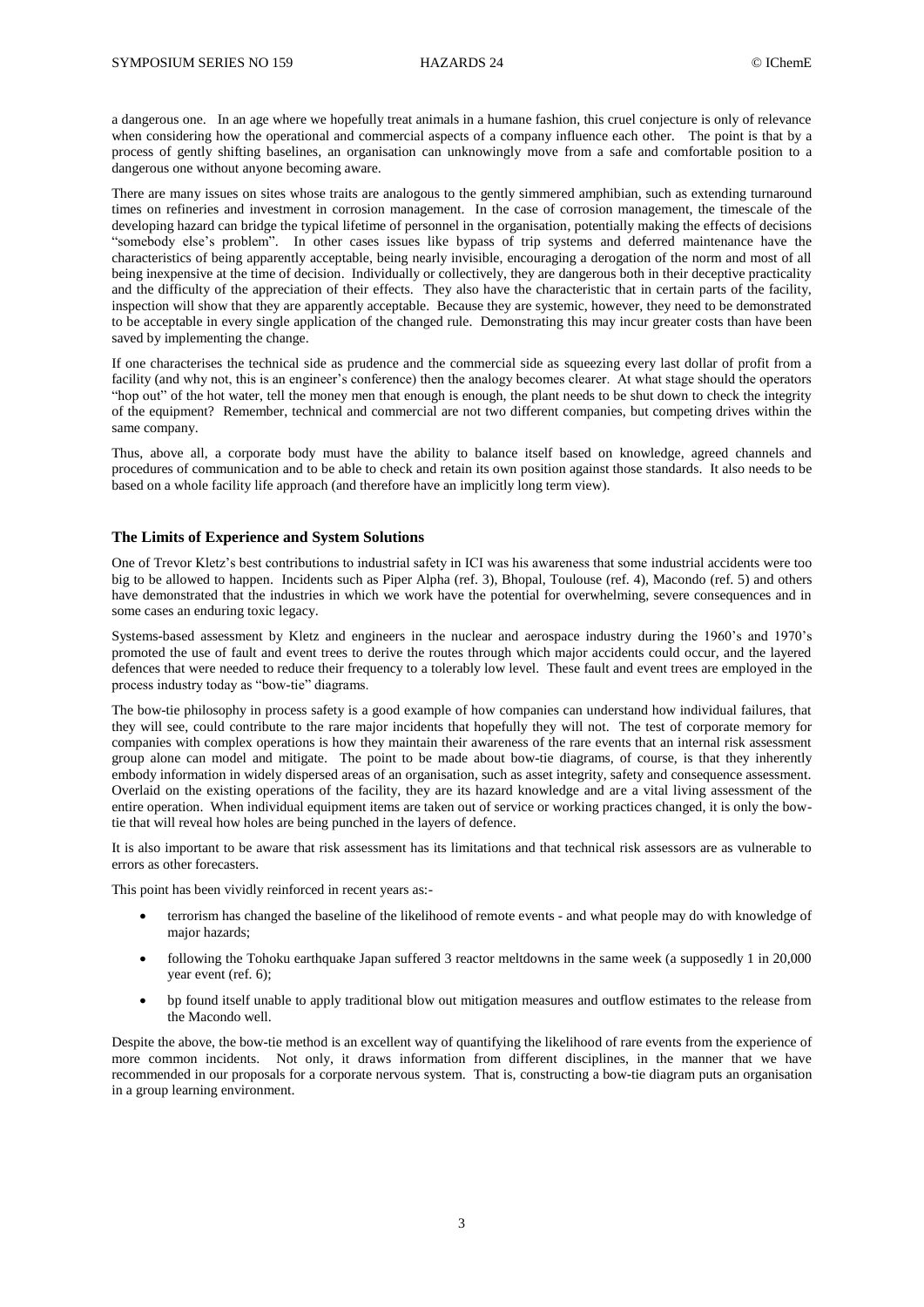### **The Corporation Learning from the World Around it**

One of the valuable aspects of organisations such as the IChemE is precisely that they foster communications and learning. Corporate learning and communication can also be said to exist and may be exemplified by development of and adherence to standards such as ISO, API, NFPA or others. Organisations can also learn from culture changing events such as the report into the Texas City accident (refs. [7](#page-6-5) and [8\)](#page-6-6), which provided a springboard for the advancement of process safety. Sadly, this is not always the case, even though other people's accidents are a much cheaper way of learning than having them yourself.

Where learning would create considerable cost for the company, such as in the case of management of corrosion on a barely profitable refinery, then the remedial work that is a consequence of that learning may not be done. In some jurisdictions, despite there being a clear pattern of failure to learn, such as with the prevalence of accidents resulting from fuel gas blows in the US, lethargy can resist solving even the simplest problems (ref. [9\)](#page-6-7). In circumstances such as these one should remember Richard Feynmann's reflection on his involvement in the investigations on space shuttle safety, following the Challenger disaster "*For a successful technology, reality must take precedence over public relations, for nature cannot be fooled*."

Incidentally, his appendix (ref. [10\)](#page-6-8) to the Challenger commission report has an interesting comment on quantified risk assessment, which is also relevant. The failure rate of a solid rocket booster (SRB) was quoted as 1 in 50 by Morton Thiokol, manufacturer of the booster. Unfortunately, the assessment was made that the shuttle would only fail if both boosters failed, which was given as a failure rate of 1 in 50 squared, or 1 in 2500. If the assumption is changed so that the shuttle failure occurs should either of the two SRBs fail, as in fact happened, then the failure rate is 1 in 25. The Challenger flight was the 25<sup>th</sup> shuttle flight. Statistically, one would then expect a total loss due to this cause a little sooner than the  $25<sup>th</sup>$ flight, but the main message was that the way the assessment was done resulted in a completely misplaced sense of false security being communicated between Morton Thiokol and NASA.

### **How Can Corporate Memory be Assessed?**

If one imagined members of the marriage counselling service Relate turning up one day at the gates of an industrial facility, how much work would they find? Who would sit, wringing their hands, complaining that they are not being listened to?

More seriously, management consultants are often brought in to listen to and diagnose the internal issues of corporations, however, an external non-technical body would only be able to collate what it was being told. One needs to be able to anticipate both the hazards and the problems that failing to manage them properly would create. Is there a framework that will capture both the problems that a company's workers will admit to (remember the facilities where the staff do not know the concentration of sour gas), but also those of which they are unaware?

It is actually difficult to think of a structure against which the corporate memory could be tested as it would need to cover everything. Doing any engineering badly on a high hazard facility may directly create a safety hazard. The closest example might be that of comments made by the HSE or other regulator on a corporation's fitness to manage its risks, perhaps based around ISO 9001 (ref. [11\)](#page-6-9). Another analogy would derive from the engineers of the insurance industry, who assess facilities for both the hazards that resulted from the innate nature of the operations and also the managerial approach being applied, against broad ranging, experience based "Best Practices". Indeed there is a general acceptance of a direct correlation between the quality of the management onsite and the likelihood of accidents, both small and large.

What is regarded as a weakness of the insurance survey system, its brevity, with typically only a few days spent on each site, is an advantage here. Insurance engineers need to be efficient and to target key areas to test whether owners had a good understanding of their duty to get the most possible from the people whom they employed. They therefore focus on quick questions in targeted areas that identify aspects such as: a paper based inspection system that did not project corrosion rates into the future to predict remaining life of pipework, for example, and an electronic system that did. In addition, by asking the same question to the personnel at the generating and receiving end of the information, one could determine if information became knowledge. Measuring the links between different parts of an organisation is a key aspect of demonstrating that knowledge is being passed around and being acted upon.

It has to be said that complete ignorance of a plant is never found on survey. On the other hand, plant operations can be incredibly complex; so much so that even one of the safest sites that the authors visited was heard to say, with some satisfaction: "Now we at last have a flow chart that shows me, for the first time, everything that we produce on this facility!" The site had been in operation for much more than 50 years and covered several square kilometres with processes of every size. It does communicate very well the scale of the problem.

### **Monitoring Use of Standard Systems**

Some basic standard approaches to engineering such as the prescriptive, ISO, NFPA, API and so on, and those of assessment such as QRA and HAZOP can both do a lot to at least provide a common baseline in terms of safety, however, they do little to address the interactions that are such an important part of the "nervous system" of the body. These form a corporate knowledge that is generally accepted across the whole industry.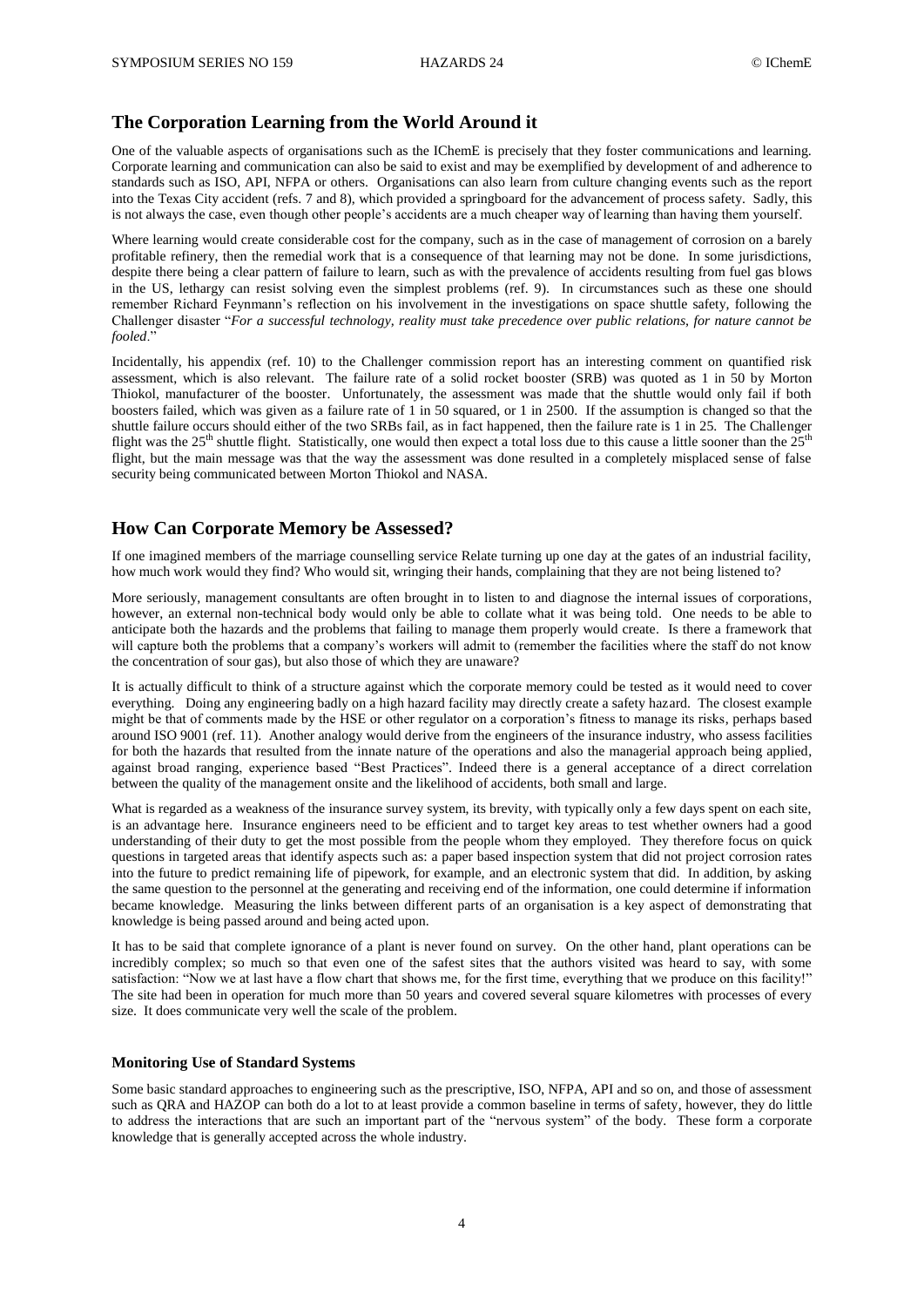### **Understanding of the Need for Efficient Communication**

In an organisation where knowledge is key, sharing of that knowledge should also be a very live process. This sharing must also be reduced to manageable levels and a lot of thought should go into presenting the information almost subliminally. Thus visual layouts of worker disposition during hot and cold work on a computer screen, together with pop ups that say what work is being done, will be more easily digested than a folder full of forms or a list of emails. The use of KPIs is another efficient way of reducing the amount of data transfer to manageable levels.

### **Communicating Live Awareness of System Issues**

One the prime features of accident investigations is the confluence of elements of the body corporate who have acted in a way that serves temporary or local needs, whose interdependencies and negative consequences are not recognised at a system level. Examples abound on surveys, too.

Some issues that exemplify the above are:-

- that systems level studies such as HAZOPs and HAZIDs that incorporate preventive and protective measures are not available in a live manner, so that the day-to-day hazard profile of the plant is unavailable to staff;
- that interactions of hazard generating actions such as maintenance and equipment outage need to be visible to staff, so that the geographic interplay of hazards and protection systems is known and controlled;
- that the status of the plant integrity control, which operates on timescales comparable to that of personnel experience of the site, needs to be made available almost with a time lapse type of visualisation.

In order to create a corporate vision of one's plant, there is a need to consider:-

- what information do personnel on site have and how important is it;
- what would it take to put it in a form that everyone who needs to know can access.

In particular with reference to assessments on plant hazards, such a move would create both an artificial nervous system and a brain for a company. As mentioned previously, bow-tie diagrams are a simple and effective tool for communicating risk assessment results to employees at all levels. The diagrams clearly display the links between the potential causes, preventative and mitigating controls and consequences of a major accident. It also is a visually strong way of providing a dashboard for day to day representation of the condition of all systems. Yet surprisingly few organisations have such systems as an operational guide.

A bow tie system also has the potential to be linked to the output of other systems in a live fashion so that the health of systems such as the inspection and maintenance and control and safety systems such as the fire and gas detection or trip systems are all brought together.

#### **Visualisation**

Visualisation is nice to have. Wouldn't it be great to be in the control room, to be able to produce a screen that shows the deployment of the workforce on a facility, knowledge of what they are doing, what the condition of the plant is, the availability of detection and other safety systems, the validity of their permits to work?

In fact, when examples are seen of the benefit that visualisation brings, one wonders why every plant does not have it in some form. When one hears of the costs associated with these systems, which are naturally affordable by those who have invested in them, it becomes even more puzzling why they are not much more widespread. We visited one site where the total costs for an emergency management system, including software, were quoted as being  $\epsilon$ 50,000.

The scalability of such systems is also impressive. New knowledge can be added, extending the applicability of the system to new users. The result is that more parts of the organisation are brought into regular contact, so visualisation inherently facilitates corporate communication.

It is again surprising that the new generation of control systems do not venture more into the area of bringing together multifaceted operational information that are of relevance to the process and its integrity, but which do not have the usual instrument information as input. It is believed that this would be an enormously beneficial and efficient way of bringing together wider management information, and even potentially take the control system beyond the control room.

### **What is the Future for Corporate Knowledge?**

It is clear that knowledge retention, learning and transfer are key issues for high hazard industries, whether the installation is changing owners, or simply changing shifts. Yet it is an elusive concept that currently manifests itself most visibly when it is absent. One can have systems of inspection, of authorised outage of key critical safety systems. One can have HAZOPs and QRAs. Corporate knowledge is the awareness that this information needs to be shared and acted upon by the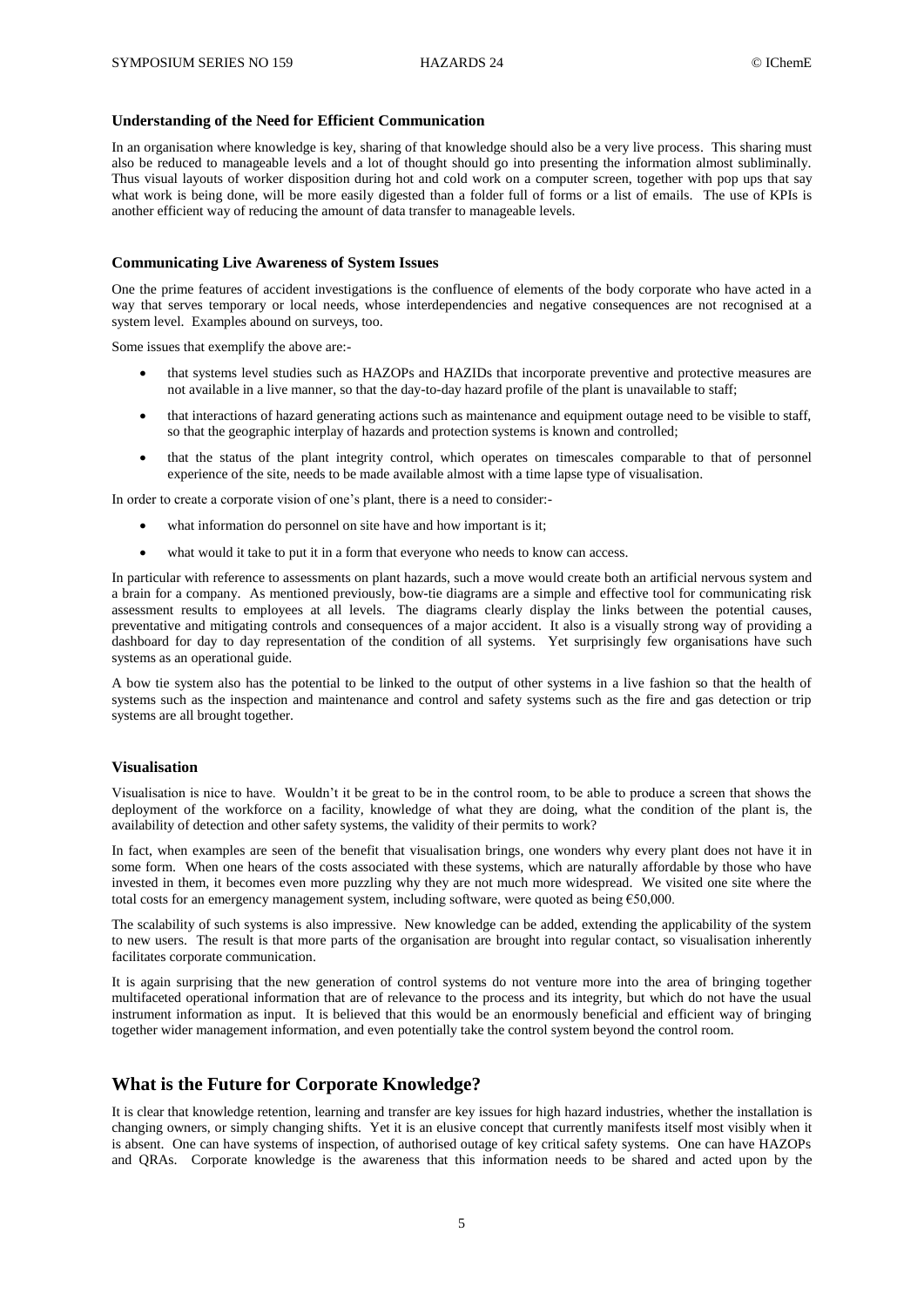appropriate parties, to be structured and to be measurable. Without it the facility will operate with a latent weakness, and is more likely to suffer an unfortunate leak or breakdown, or worse.

Its importance as a contributor to industrial upset is exemplified in accident reports for nearly every major accident. These include:-

- Knowledge of the state of the fire water pumps and the compressor relief valve on the Piper Alpha platform;
- Sulfidation corrosion in refinery crude units (Chevron, Richmond, 2012 (ref[. 12\)](#page-6-10));
- The Kleen Energy blast in 2010, during a gas blow (ref. [9\)](#page-6-7).

In all cases, the knowledge was there to be used, but there was a demonstrable lack of application.

Despite the repetitive demonstration that knowledge sharing is essential in companies, given that the concept is elusive it is perhaps understandable that formal methods of addressing the issue have not been implemented widely, and that companies might even respond "but we are already doing that!" yet still miss the point.

Measures of corporate knowledge are not the same as measures of departmental knowledge, they are the measures of the application of the knowledge - everywhere it is needed. To digress with one more example:-

*"There were few indications of any trouble with X before the explosion. [it] won an award from the [authorities] for its safety record, and on the day of the disaster, Y and Z managers were on board to celebrate seven years without a lost-time accident. a Y spokesman, said rigs hired by Y have had better safety records than the industry average for six years running, according to [authorities] statistics that measure the number of citations per inspection." Wall St Journal June 2010 (ref[. 13\)](#page-6-11) .*

At the same time:-

*"In 2008 and 2009, the surveys ranked Z last "job quality" and second to last in 'overall satisfaction'." Wall St Journal June 2010 (ref. [13\)](#page-6-11) .*

This is, of course, a reference to the Deepwater Horizon disaster. Knowledge of issues with cementing wells was available, as was the deteriorating performance of the Transocean rigs (which one would have thought would be a question in the bid review process).

The worrying trend in major hazard accidents is that there is not much evidence that our industries practices are improving, rather the reverse. Of the top 20 incidents in Marsh's compendium of 100 Largest Losses 1972 – 2011 (ref. [14\)](#page-6-12), 9 have occurred since 2000, and that is allowing for inflation of the older losses. One can of course argue that with increased prosperity and development there are more process plants around, thus one would expect more accidents. The counterargument that corporate knowledge remains weak is that the accidents listed in the document are exactly the same type of accidents that have always been occurring, in some cases, to the same facility!

Thus, corporate knowledge has a stronger case than ever for being on the agenda of developments in safety.

# **Conclusions**

This paper took its inspiration from a passing thought of a refinery manager in Eastern Europe. He raised the issue before 3 of the incidents referenced in this paper had taken place, each of which illustrated to devastating effect exactly the point he was making. 16 people would be alive and billions of dollars of losses could have been avoided if the issue had had the same prominence as other aspects of safety.

Our wish is that assessment of corporate knowledge joins the ranks of other tools used to assess organisational safety. Many of the elements are already in place, however, the communication structure is not, the prioritisation strategy and visualisation aspect are also fruitful areas for development.

An organisation such as the IChemE could play a leading role in the development of a structured toolkit and we would encourage a dialogue within the organisation to put corporate knowledge sharing on a formal footing.

The agenda for such a working group would be to:-

- generate a general best practice document;
- show that Corporate Amnesia is an important a contributor to hazards;
- describe how best practice can be measured;
- recommend efficient communication means;
- outline performance features of systems for cross departmental live visualisation of hazards;
- show how system level risks are monitored;
- show how this concept extends the Safety Case regime to capture hazards that continue to occur.